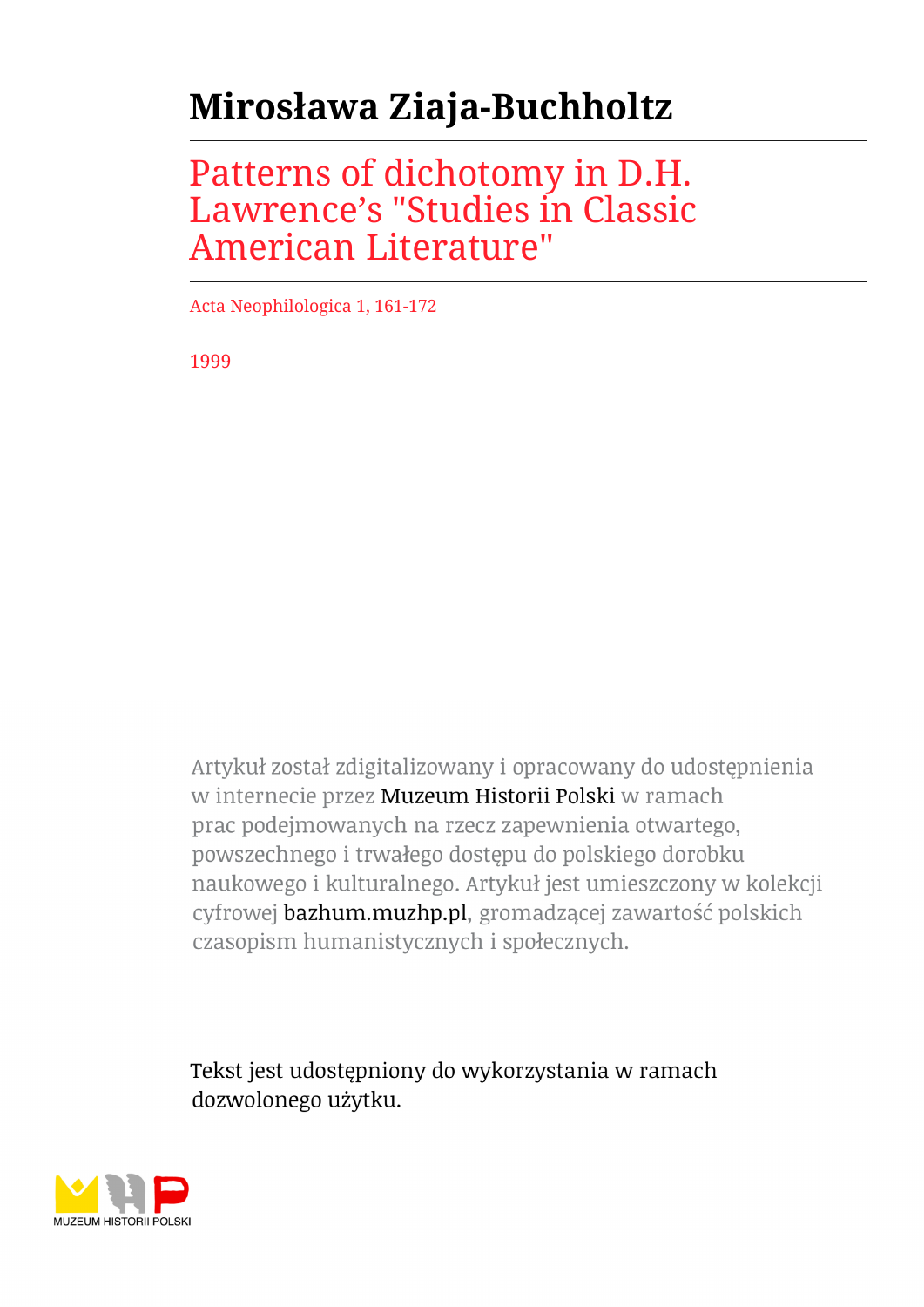Mirosława Ziaja-Buchholtz WSP w Rzeszowie

## **PATTERNS OF DICHOTOMY IN D.H. LAWRENCE'S** *"STUDIES IN CLASSIC A M E R IC A N LITERATURE"*

D. H. Lawrence's *Studies in Classic American Literature* has been either admired or derided by critics in the United States and in Europe. Many found it difficult to swallow the *Studies* as a whole but, taken to pieces, the book proved nourishing to generations of Americanists. With his sweeping generalizations, diffuse interests, and the quality which John Middleton Murry identifies as empathy for his subjects; writers as well as books (1931: 273-302), Lawrence is one of the rare prophetic minds whose ideas it is possible to use without feeling particularly indebted. Leslie Fiedler's attitude in *Love and Death in the American Novel* is typical in this respect. While praising Lawrence as a pioneer in the field of American literary studies, Fiedler rather tentatively acknowledges his own debt; Lawrence confirms Fiedler's suspicions, but he is not a source of inspiration:

Of all the literary critics who have written about American books, the one who has seemed to me closest to the truth, even at those points where I finally disagree with him, and who has brought to his subject an appropriate passion and style, is, of course, D.H. Lawrence. His *Studies in Classic American Literature* attempted for the first time the kind of explication which does not betray the complexity or perilousness of its theme; and in the pages of that little book I found confirmation of my own suspicions that it is duplicity and outrageousness which determine the quality of those American books ordinarily consigned to the children's shelf in the library. (1960: xiii)

The main objective of this paper is to focus on the "duplicity" of American literature, as reflected in the basic dichotomies on which Lawrence's *Studies,* as well as the earlier versions of his essays, seem to hinge. The first section of this paper deals with the distinction between the highbrow English essays collected in *The Symbolic Meaning* and the lowbrow American *Studies in Classic American Literature.* The second section points to the national opposition as the framework of the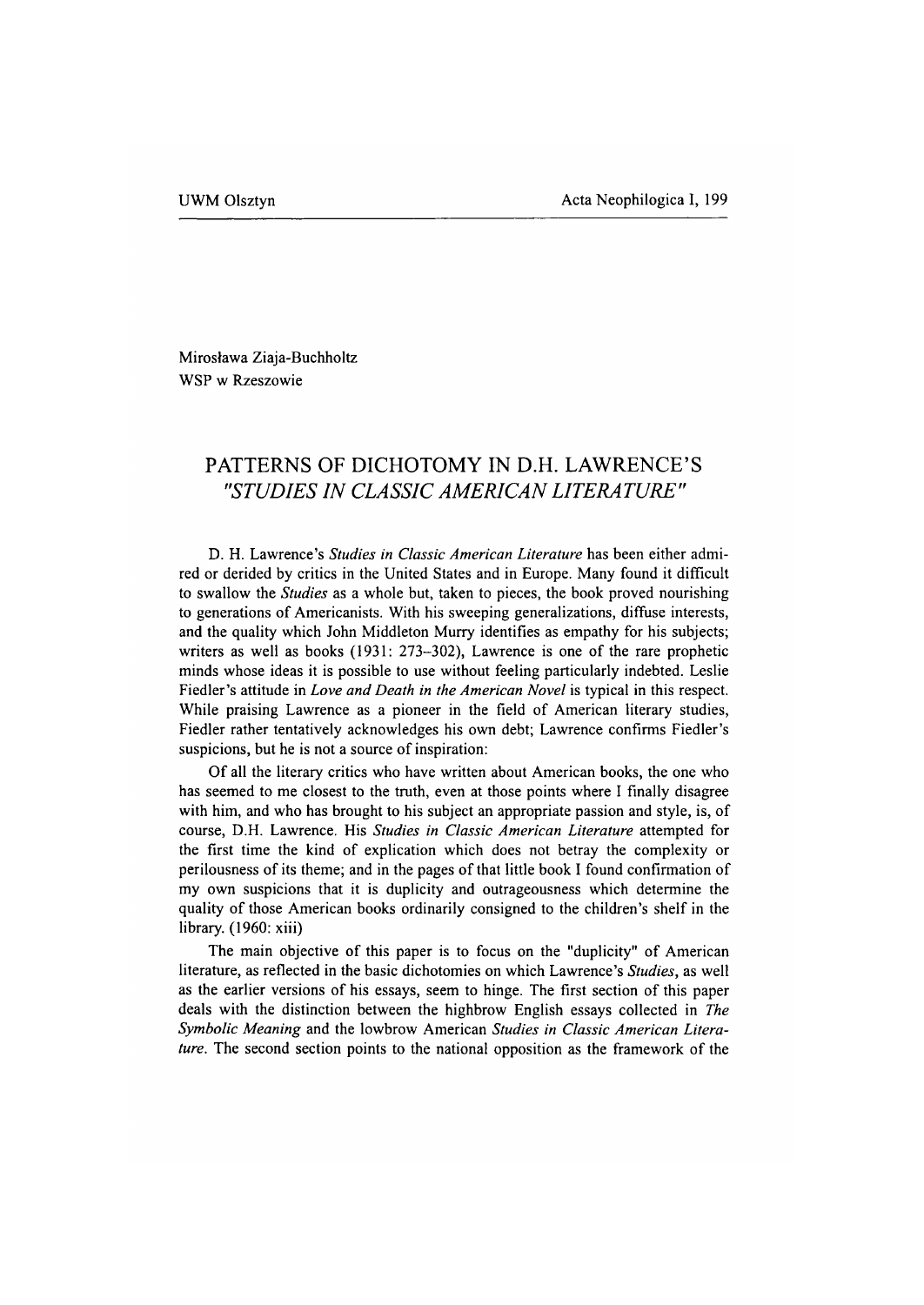earlier versions of the essays. It is claimed in the third section that the contrast between England and America is outweighed in the *Studies* by the juxtaposition of childhood and adulthood, which Lawrens seems to perceive as a characteristic feature of the American mind. The final section discusses the "millennial" quality of the *Studies,* and considers the plausibility of Lawrence's treatment of Whitman as the Great Divide in American tradition. There are too many loose ends in Lawrence's *Studies* to build a coherent argument out of his revelations. Yet, his insights are often so powerful that an attempt to systematize them seems justified.

### **1.** *The Sym bolic M eaning* **and** *Studies in Classic A m erican Literature:* **Highbrow versus Lowbrow**

In 1962 Armin Arnold published a collection of the early versions of Lawrence's essays entitled *The Symbolic Meaning.* In the Introduction, which unfolds the history of the *Studies,* Arnold distinguishes between: version 1, consisting of the twelve original essays written in Cornwall in 1917-18, out of which eight were published in the *English Review,* version 2 of the essays, after they had been revised in Sicily in 1920; and version 3, consisting of the twelve essays written in winter 1922-23 in the United States (1962: 4). With the exception of the chapter on Dana's *Two Years Before the Mast,* of which only version 3 survives, the collection edited by Arnold consists of the essays which had been obliterated by Lawrence's American experience.

The difference between *The Symbolic Meaning* and the *Studies* is not merely a matter of rewording and rephrasing. To a large extent, the two are divergent texts. Although both extant collections of the essays deal with the same authors, they are written in a different way. In his book entitled *D. H. Lawrence and America,* Arnold explains the difference in terms of insufficiency or fault. He claims that version 1 is spoiled by Lawrence's philosophizing, which has little to do with American literature, and that version 3 is spoiled by its hysterical quality. Arnold argues that version 2, of which only four essays survive, was "probably the best one, to conclude from the essay on Whitman in »The Nation and the Athenaeum« and from the extant manuscripts of essays on Melville and Hawthorne". Arnold finds version 2 preferable because it was purged of "the philosophical passages", and it was not yet "hysterical about America and Americans". (1959: 101) The golden mean is, apparently, as attractive to the critic as it is also inaccessible.

The essays collected in *The Symbolic Meaning* prove that Lawrence could appear polite and professional in front of the informed audience while enlarging upon the cosmic rationale of the two opposing principles identified as the Fire and the Waters, or Heaven and Earth, or plexuses and ganglia, or the spiritual and the sensual. Paul Delany describes this project as the "mystical geography of the body". (1978: 367) Searching for analogies between the cosmos and the individual psyche,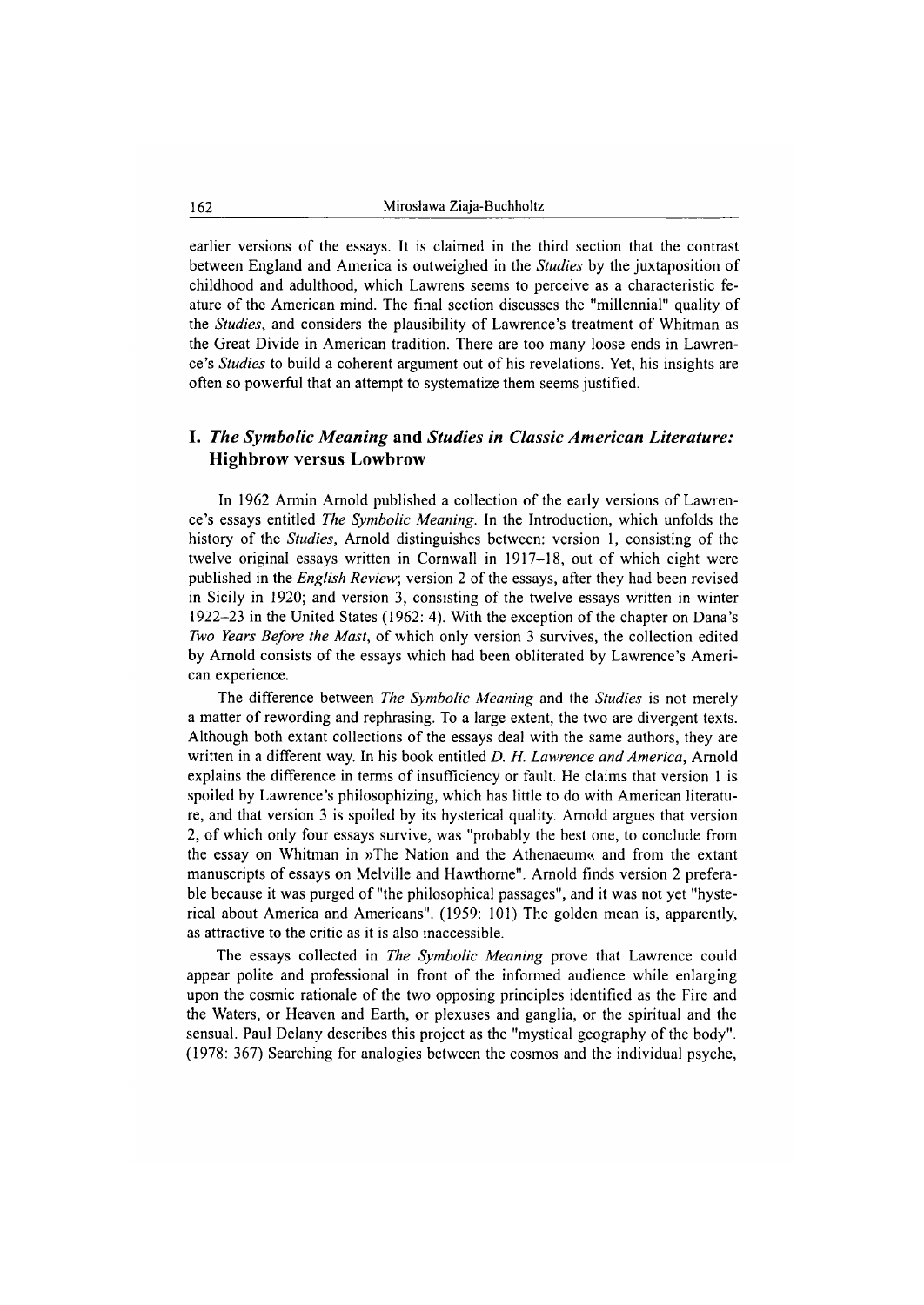Lawrence asserts in "The Two Principles" and elsewhere in the early versions of his essays on American literature that "life depends on duality and polarity". (1962: 186) The essays are enveloped in the atmosphere of prophecy, but the style of argumentation does not diverge from the accepted highbrow norm, and hence does not attract critical attention.

By contrast, the *Studies* have always been admired or condemned for their style, as well as for their content. Lawrence's rejection of gentility in the *Studies* was a revolutionary act which brought his essays closer to his fiction. The reader of both *Women in Love* (1921) and the *Studies* faces a writer whose "passionate, awkward, harsh, jocose, violent, often offensive" manner of speech (Arnold repeats these adjectives after Conrad Aiken in *D.H. Lawrence and America,* 1959:93) verges on sensatio-nalism. On the stylistic level, one recognizes a comparable staccato of short sentences and short paragraphs. The self-confident "I" appears so often in the *Studies* that the book acquires an autobiographic aspect. Richard Swigg's claim that "the Americans experience of disintegrated consciousness both informs and confirms Lawrence's moral intuition in *Women in Love"* (1972: 345) could also be applied to the *Studies.*

In Lawrence's case, the difference between criticism (the first version) and fictionalized autobiographic criticism (the third version) coincides with the distinction between the highbrow and the lowbrow. The robustness of the *Studies* may well be attributed to its lowbrow quality. Although a book of literary criticism, it shares the vitality of the novel, the low form which, as Mikhail Bakhtin pointed out, "inserts into other genres a certain semantic openendedness" and makes them "more free and flexible". But the book's otherness may also be ascribed to its self-conscious Americanism. The *Studies* was meant to be an American book; it was revised, in fact rewritten, in the United States; it was first published in the United States, and only later in England. Stuart P. Sherman, the first American reviewer of the *Studies,* acknowledged Lawrence's effort "to be a genuine *Americano...*to master the idiom and actually to write his book in the vernacular". (Draper, 1970: 208) Much later another critic, John Worthen, corroborated this view claiming that "the abrupt and pithy style" adopted in the *Studies* was "a direct response to the America in which he now lived and worked". (1989: 118) Lawrence took it for granted that his audience consisted of straightforward, plain-spoken people. He defined Americans succinctly as extremists and geared his manner of speech to the needs of such readers. He was wrong. Stuart P. Sherman thus ridiculed Lawrence's American pose: "as to Mr. Lawrence's latest stylistic vesture, I suspect that our younger *literati* will tell him that this coal-heaver style was quite the thing ten years ago, but that it is now regarded as rather out of date". (Draper, 1970: 213) Sherman's resistance to Lawrence's conception of America is worthy of attention. Lawrence implies that it is American to be lowbrow, to which Sherman replies in a polite, and, in places, affectedly refined English way. Lawrence assumes that Americans have a tradition of fiction, but not much achievement in criticism. In response, Sherman offers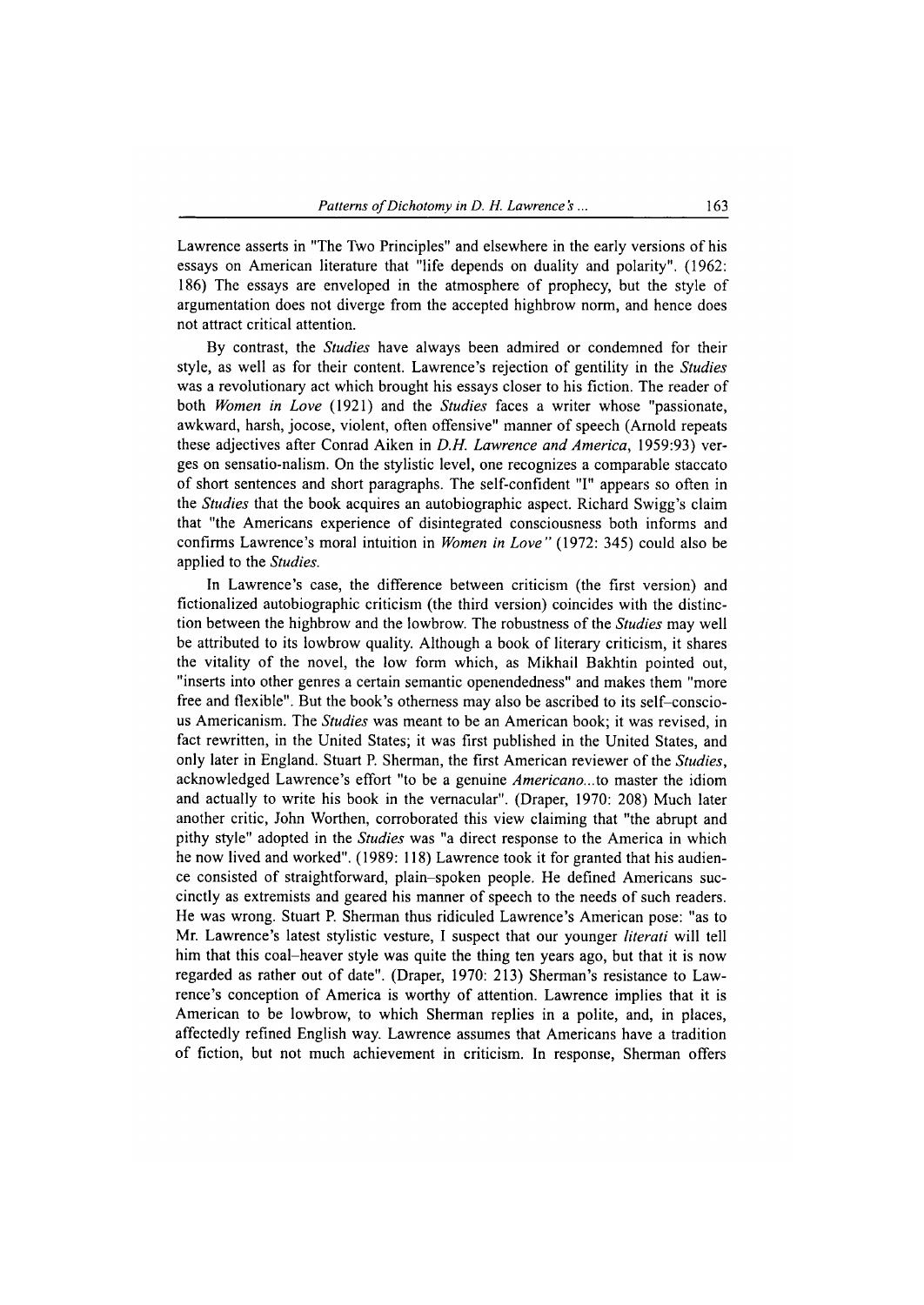a meticulous scholarly evaluation of Lawrence's book. Ironically enough, both Lawrence's assumed Americanism and Sherman's assumed Englishness prove the mutual interdependence of the European and the American literary tradition.

#### **II.** *The Sym bolic M ean in g***: English versus American**

The juxtaposition of American and English literature is the recurrent motif of *The Symbolic Meaning.* In the first essay Lawrence seems to subscribe to the "natural" English belief that American literature is merely "a small branch or province of English literature", but he also suggests that "the American art-speech" possesses "a suggestive force" and an "alien quality" which belong to the American continent itself. (1962: 16) Referring to the "American continent", as if the borderlines had not yet been drawn, and to "the American art-speech", as if the American literary tradition were oral, Lawrence appears to be engaged in recovering the American prehistory, the time before the clash of cultures. A clear analogy to the Norman Conquest would be welcome, but the comparison does not work. First of all, the races did not mix in America; Lawrence made this point in the *Studies* when he voiced his doubt about the possibility of "any real reconciliation, in the flesh, between the white and the red". (45) Secondly, the American classic authors, as well as Lawrence's contemporaries, seemed to find little use for such prehistoric heritage.

The idea of the Indian sources of American writings remains, nevertheless, attractive. Therefore in the essay entitled "America, listen to your own", Lawrence exclaims: "Let America turn to America, and to that very America which has been rejected and almost annihilated". He argues further that "America must turn again to catch the spirit of her own dark, aboriginal continent...They must pick up the lifethread where the mysterious Red race let it fall...There lies the real continuity: not between Europe and the new States". He closes with the exhortation: "To your tents, O America. Listen to your own, don't listen to Europe". (*Phoenix*, 90-91)

Since more than one link with American prehistory is missing, Lawrence usually ends up talking about the English, and not Indian, sources of American literature. The belief that American literature is, after all, derivative of the English tradition surfaces in the essay on Crevecoeur, along with the conviction about the composite nature of the American mind. Lawrence claims that Crevecoeur and Franklin are complementary; "They are the last two instances of ethical England and emotional France, and together they make the complete American". *(The Symbolic Meaning,* 1962: 54) Lawrence notices the equivalence of France and Indians in Crevecoeur's case, but he does not stretch the analogy. Extolling *The Scarlet Letter* as "one of the eternal revelations", (168) Lawrence speaks again in global, national terms. He finds in Dimmesdale "the whole clue to Dostoevsky", (152) and insists that *The Scarlet Letter* is "far more profound than the epileptic Russian" and "more perfect than any work of fiction in French". (168) Some of Lawrence's generalizations go too far to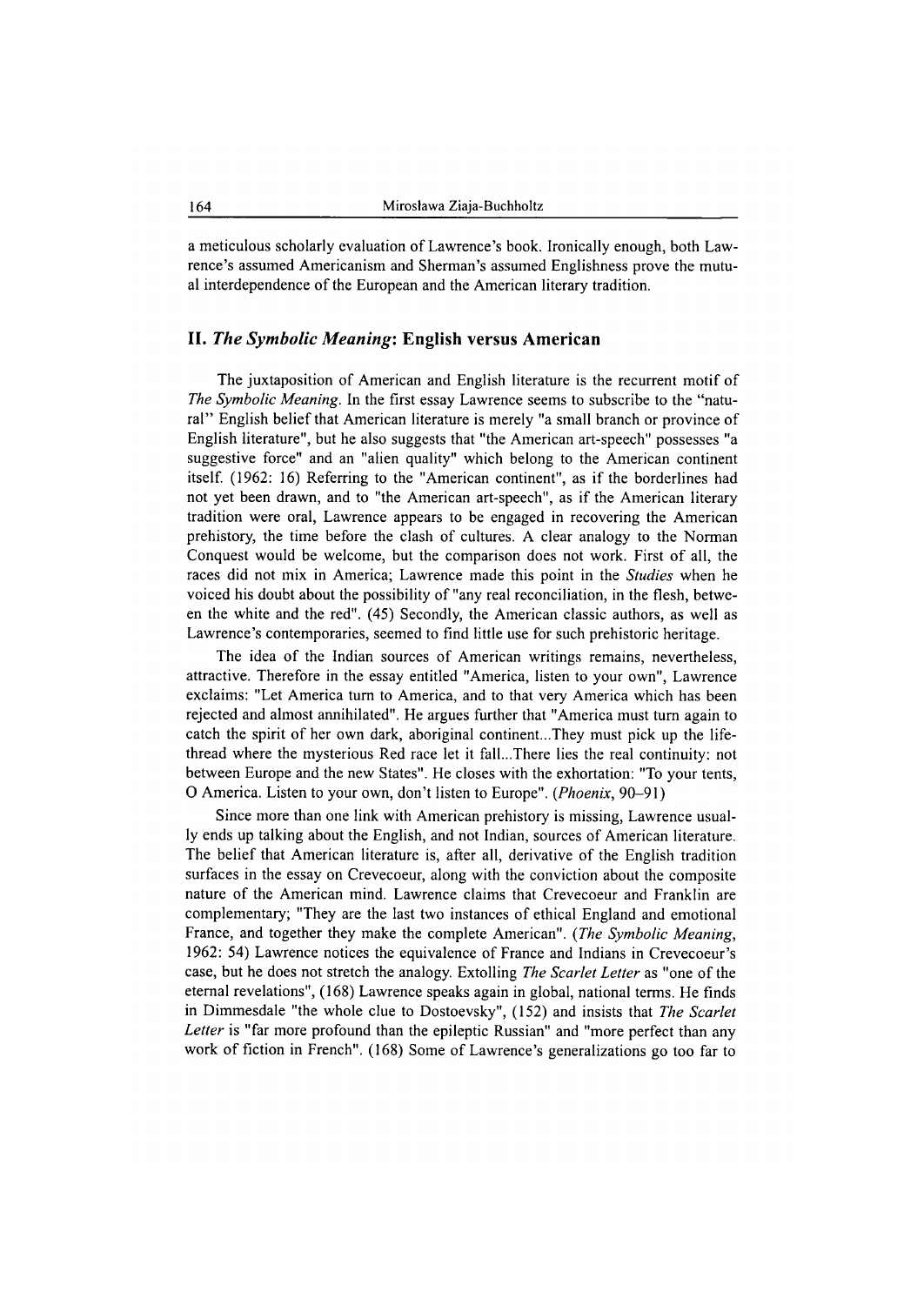be usable. He claims, for example, that "the world is like Dimmesdale, it has its Chillingworth in the dark races. It has its Hester in Germany". (167)

In the last chapter, devoted to Whitman, the distinction between English and American literature is again blurred. Suddenly Lawrence perceives the American literary achievement in terms of guilt: "Crevecoeur, Hawthorne, Poe, all the transcendentalists, Melville, Prescott, Wendell Holmes, Whitman, they are all guilty of this provoking of mental reactions in the physical self, passions exploited by the mind". (255) Yet, Lawrence does not regard the habit of acting "from mental provocation" and not "from passion" as an exclusively American characteristic. He also recognizes this tendency in Europe. "Europe and America are all alike; all the nations selfconsciously provoking their own passional reactions from the mind, and *nothing* spontaneous". (256) Beginning with this sweeping generalization, Lawrence goes on to argue against Whitman's idea of Allness, One Identity, En Masse (258).

In the early versions of his essays Lawrence begins with the idea of American literature as a province, then he claims that it is a source of European thinking, only to conclude that English and American literature are, in fact, identical. It is only the vivid image of American literature or America as a sloughing snake in the *Studies* (62) that solves the contradiction. Building upon this conceit, Lawrence refers in the essay on Poe to the "disintegrative vibration". (74) As soon as the religious concept of "diabolicism" is introduced in the essay on *The Scarlet Letter* (93), the image of a sloughing snake is replaced by the image of an apocalypse. Lawrence proclaims that the ship of the white American sank with *Moby Dick.* "What's been happening ever since?" is the question he poses. He answers it with the phrase which reappears several times in the essay on Whitman: "Post mortem effects, presumably". (174)

#### **III.** *Studies in Classic Am erican Literature'.* **Childhood and Adulthood**

In the Foreword to the American edition of the *Studies* Lawrence defines his project as an attempt "to be midwife to the unborn homunculus". (8) He then proceeds to specify the "child" metaphor: American literature figures as the infant Moses and Lawrence acts as "some friendly Egyptian princess" who "comes to rescue the babe". (8-9) In the last chapter, the initial metaphor is revived; Lawrence describes Walt Whitman as "a strange, modem, American Moses. Fearfully mistaken. And yet the great leader". (183) The dichotomous figure of child and old man, Whitman for example, remains an insoluble and persistent American riddle. Two years after the publication of the *Studies* Lawrence still pondered over it in a letter to Kyle Crichton: "I always think there is, way down in most American men, a weird little imprisoned man-gnome with a grey beard and a child's quickness, which knows, knows so finally, imprisoned inside the man-mountain while the man-mountain goes on so lively and cheery-O-!without knowing a thing". *(The Letters of D.H.*) *Lawrence,* 1984: 302)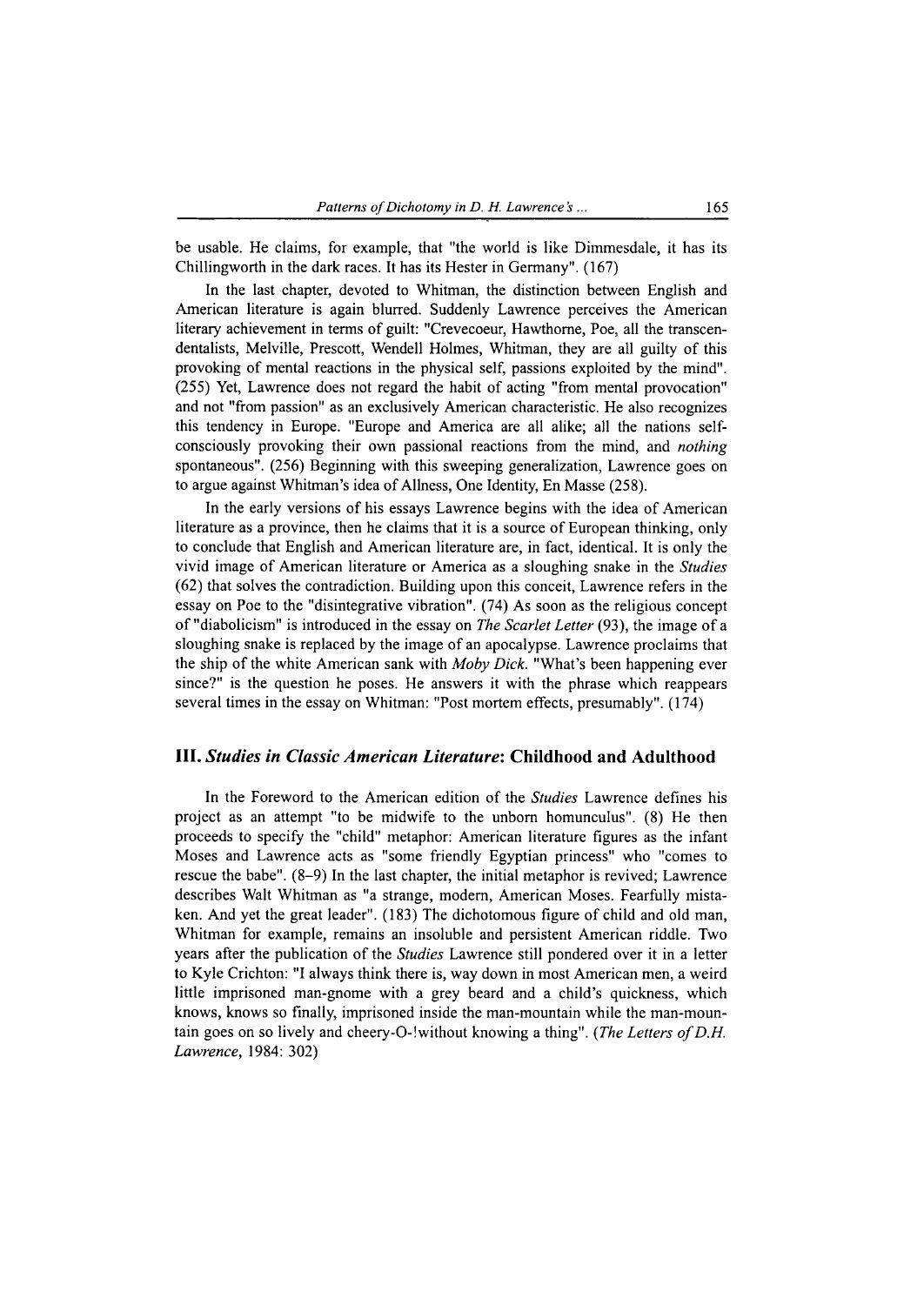The word "child" and its derivatives appear in the *Studies* either in conjunction with the image of old age or autonomously. Lawrence attributes childlike qualities either to the audience or to the critics, or to the authors, or to the characters. The distinction between English and American literature is not so crucial in the *Studies* as it was in the earlier versions of his essays. Instead, Lawrence introduces and evaluates the popular claim that American classics are children's books. The essay entitled "The Spirit of the Place" begins with the words: "We like to think of the old-fashioned American classics as children's books. Just childishness, on our part". (11) It is a typical Freudian maneuver of saying and unsaying, making a statement and withdrawing it. The first sentence expresses a belief. The second sentence qualifies it. The authorship of this claim remains unclear. The ambiguous pronoun "we" may stand for the English, for the critics, for the highbrows, or for a combination of these three roles. The pronoun implies also Lawrence's instinctive complicity.

When Lawrence questions the claim that American classics are children's books, he refers to the authorial intention, and not to the reading habits of the audience. With the exception of a few borderline cases, it is true that the books he analyzes in his *Studies* were not intended for the juvenile audience. Franklin addressed *The Autobiography* to his illegitimate son William, but at the time when the book was dedicated to him in a letter dated 1771, William was about forty years old. The two readers whose letters Franklin quotes after Part I of his book, and whom he credits with providing the incentive to continue his project are adults; however, adults concerned about the education of American youth. One can find in Melville's *Typee* occasional references to the potential boy-reader. In one of the asides, the narrator jokingly recommends "all adventurous youths who abandon vessels in romantic islands during the rainy season to provide themselves with umbrellas". (64) Nevertheless, it is obvious that neither Franklin nor Melville wrote exclusively for children.

Assuming that deeper meanings of the American classics are wasted on a childlike reader, Lawrence exhorts the adults to "look through the surface of American art, and see the inner diabolicism of the symbolic meaning" because *"otherwise* it is all mere childishness". (93) Lawrence claims repeatedly that it is childish to dwell on the surface of American classics. And yet, he admits his weakness for Cooper's pretty vignettes of the landscapes and traditions (65). The reader who does "look through the surface of American art" discovers, however, that the symbolic meanings have their roots in the experience of childhood. Freud receives no credit in the *Studies,* even though his search of the unconscious and his intense interest in childhood inform Lawrence's book. Lawrence treats childishness with contempt or with nostalgia, but, like Freud, he regards the child as an inseparable part of the adult; the American adult in particular.

Lawrence does not explicitly address the question of the attractiveness of American classics to children, but some of his remarks are helpful in approaching this phenomenon. He finds in American classics, and especially in Hawthorne's and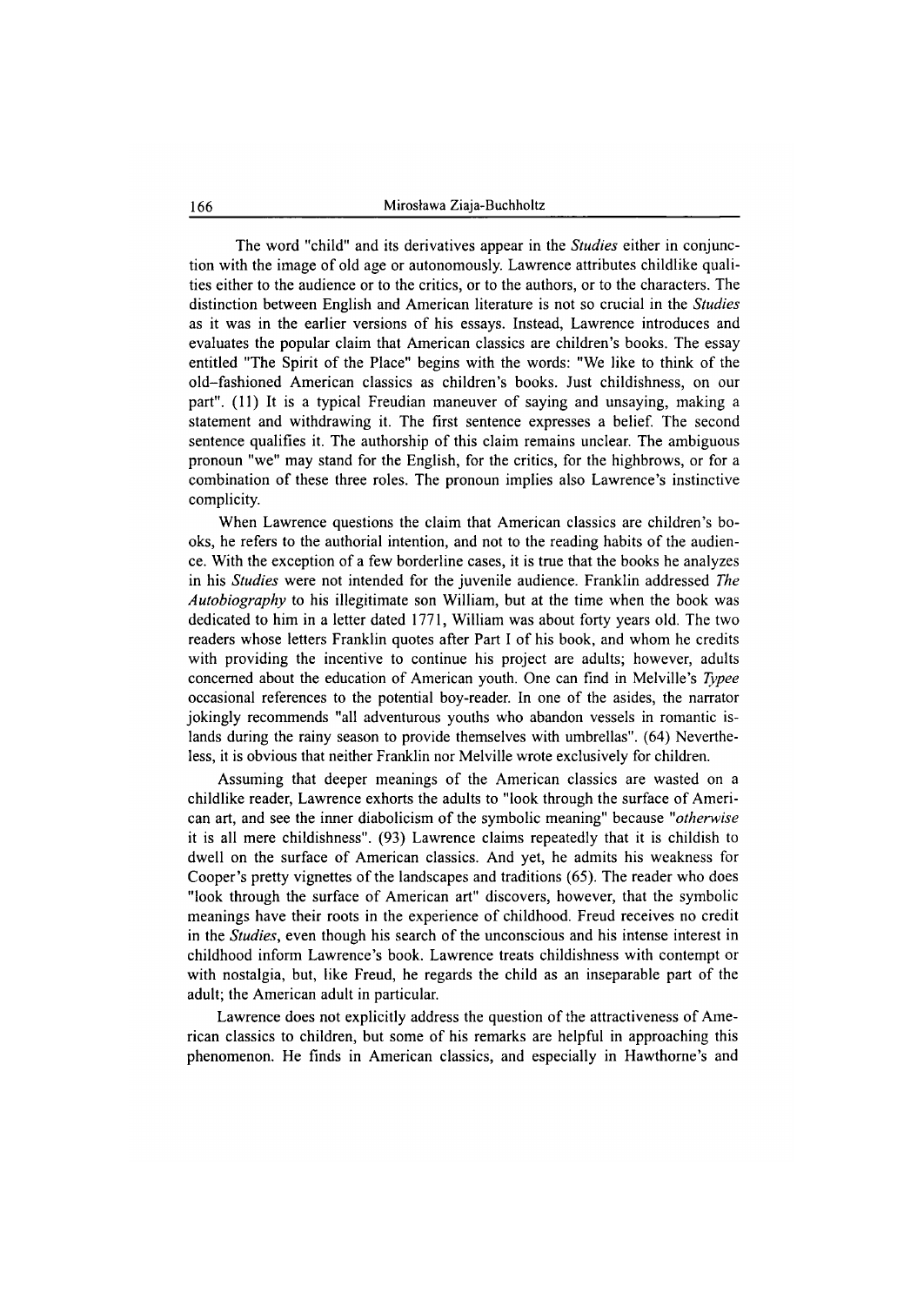Melville's books, the tendency toward allegory, legend and myth, which are, by common consent, regarded as children's staple literary nourishment. The valorization of the present moment, so crucial to William Dean Howells and Henry James, is indeed alien to Hawthorne. Lawrence senses this quality, and persistently describes *The Scarlet Letter* in terms of prehistoric oral tradition, as "a legendary myth".

Although Lawrence speaks occasionally about the juvenile reader and the childish critic, the dual nature of the authors is his main concern. He evidently prefers some of the eight authors to others, but he metes out to most of them the same familiar treatment. With the exception of Dana, each is called, at least once in the course of the essays, by his first name. Each of them is at least once Benjamin, Hector, Fenimore, Edgar Allan, Nathaniel, Herman, and Walt. This infonnality may have several mea-nings, or none at all, but, in a study so rich in allusions to childhood, it seems reminiscent of the familiarity commonly afforded to children. The plausibility of this interpretation is strengthened by the fact that at least three of the discussed authors: Franklin, Melville and Hawthorne, are openly described as partly a child or an adolescent. Lawrence seems to be amazed at Hawthorne's ability to be both a child, and a shrewd ageless being. "The absolute duplicity of that blue-eyed *Wimderkind* of a Nathaniel. The American wonder-child, with his magical allegorical insight". (110) Two wistful proleptic remarks follow these two verbless exclamations; "But even wonder-children have to grow up in a generation or two. And even SIN becomes stale".(110) Lawrence sees in Franklin a comparable persistent fusion of childhood and old age: "There is a certain earnest naivete about him. Like a child. And like a little old man. He has again become as a little child, always as wise as his grandfather, or wiser".(23)

Lawrence often expresses his belief that the classic American authors are childlike critics of their own work. In "The Spirit of the Place", he defines his "business in these studies" as "saving the American tale from the American artist". (13) He assumes that American authors are either liars or else they do not understand their own work. The more profound the writer seems to be, the more suspicious his critical ability appears to Lawrence. "Old-fashioned Nathaniel, with his little-boy charm, he'll tell you what's what. But he'll cover it with smarm". (108) Lawrence's evaluation of Melville's mental capacity, expressed in the early version of his essay, is even harsher: "His mind lags far, far behind his physical comprehension...His mind is cumbered up with a hopeless aggregation of fixed ideas, which spin on together like little wheels. But his bodily knowledge moves naked, a living quick among the stark elements". Lawrence concludes that "Melville cannot always have known what his own symbols meant". *(The Symbolic Meaning,* 1962: 237-40)

The dividing line between the childlike author and the childlike major character is often blurred in Lawrence's *Studies.* This confusion is understandable because most of the American classics he discusses are, or pretend to be, autobiographic. In most of them, the narrator speaks in the first-person singular. Using evidence from their fiction, Lawrence describes Crevecoeur, Cooper and Melville as split writers;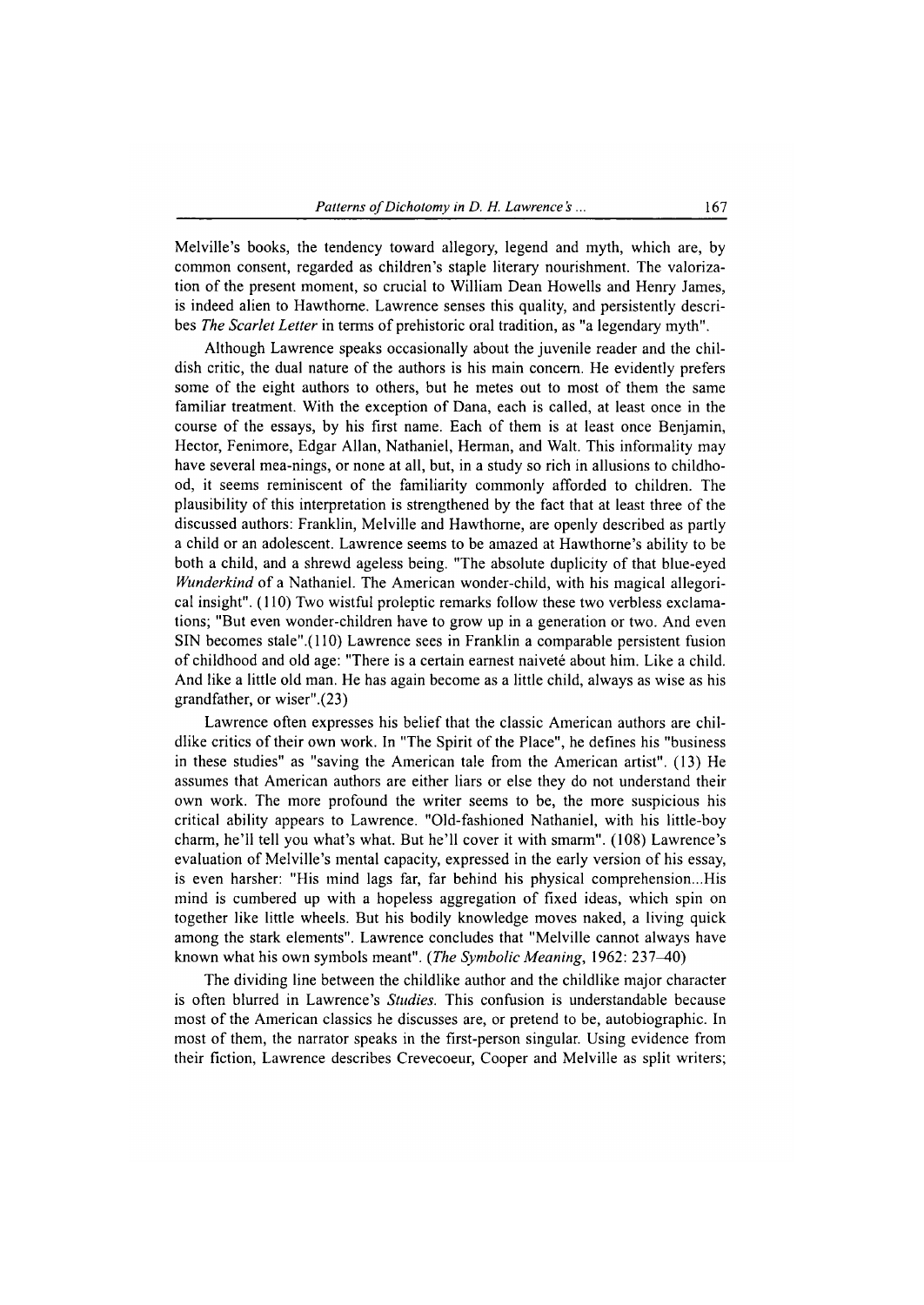part white and part savage, part American and part Indian. For all of them, the figure of a child is only an outward sign of their idealisms. Therefore, the child who appears in Crevecoeur's, Cooper's, and Melville's books is often racially and physically older than the people who call him a child. "They [savages] are beautiful, they are like children, they are generous: but they are more than this. They are far off, and in their eyes is an easy darkness of the soft, uncreate past. In a way, they are uncreate". (*Studies*, 1923: 148)

When the equation between the child and the Indian fails, Lawrence tries another analogy and vents some of his misogynic sentiments in the process: "The Indians, with their curious female quality, their archaic figures, with high shoulders and deep, archaic waist, like a sort of woman! And their natural devilishness, their natural insidiousness". (58) He finds in American literature a savage female child whom he can identify with America in one of his emotional outbursts: "Oh, America, you Pearl, you Pearl without a blemish!" (113) In this one figure, Lawrence's equation is correct. In the final chapter Lawrence proclaims Whitman as "the first white aboriginal". (186) But it is Pearl who much more deserves this name. She is like Indians; silent, more a terrifying picture than a voice, elusive, hiding in deep woods.

#### **IV.** *Studies in Classic A m erican Literature:* **Whitman as the Great Divide**

The essay on Whitman, and the *Studies* as a whole, has two prophetic endings; one is a vision of a downfall, the other is a vision of rebirth:

Whitman is a very great poet, of the end of life. A very great post mortem poet, of the transitions of the soul as it loses its integrity. The poet of the soul's last shout and shriek, on the confines of death...Only we know this much. Death is not the goal. And Love, and merging, are now only part of the death-process. Comradeshippart of the death-process. Democracy-part of the death-process. The new Democracy-the brink of death. One Identity-death itself. / We have died, and we are still disintegrating. / But IT IS FINISHED. / *Consumatum est.* (182-3)

In his more generous mood, Lawrence adds a more hopeful ending:

Love, and Merging, brought Whitman to the Edge of Death! Death! Death! / But the exultance of his message still remains. Purified of MERGING, purified of MYSELF, the exultant message of American Democracy, of Souls in the Open Road, full of glad recognition, full of fierce readiness, full of joy of worship, when one soul sees a greater soul. / The only riches, the great souls. (191)

The latter vision brings Lawrence to the verge of his critical procedure. Nothing of significance can be said or written after the erasure of the two American drives which Lawrence identifies as "merging" and "myself". Nearly a century after the publication of the *Democracy in America* (1835 and 1840), in which Alexis de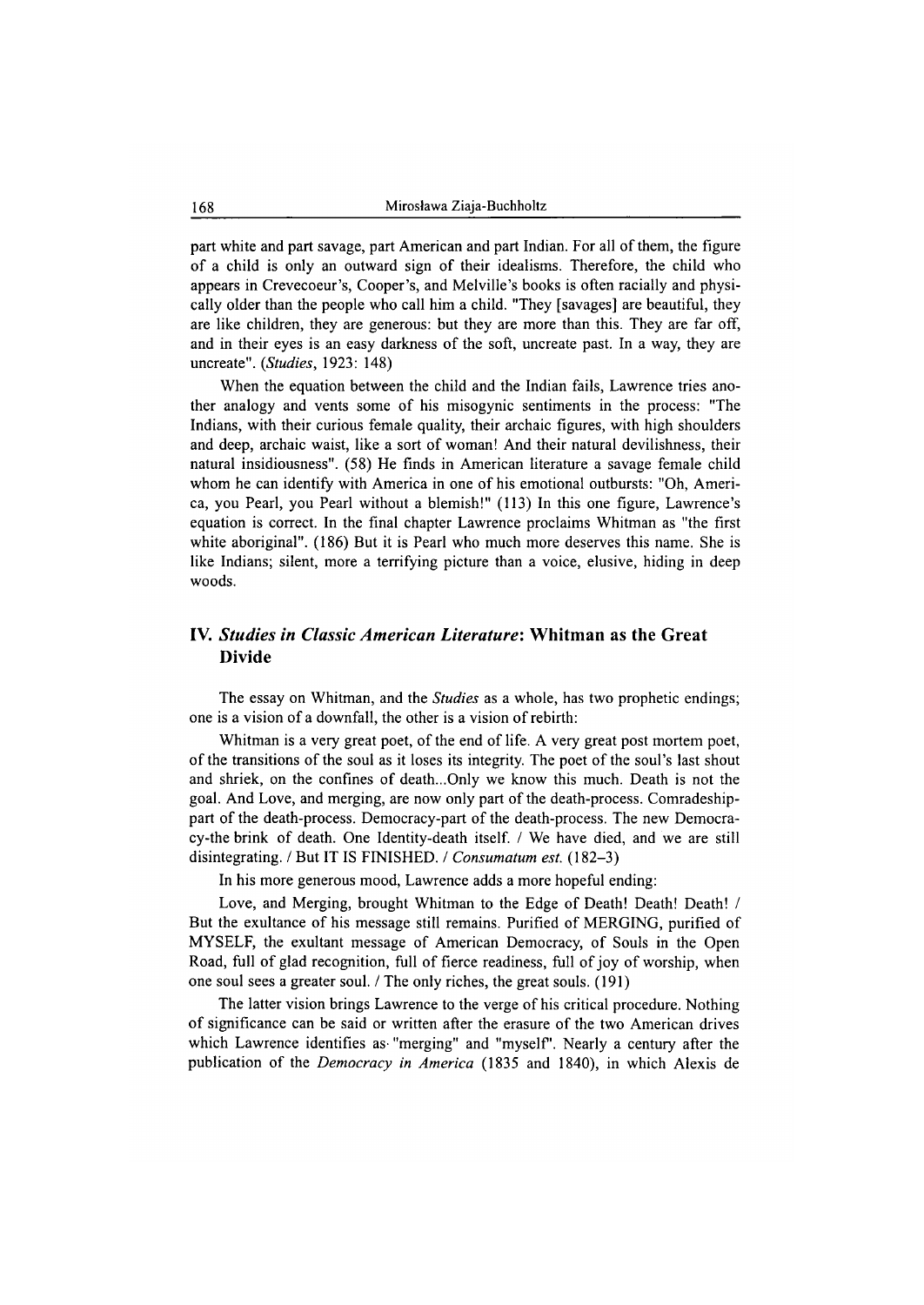Tocqueville pointed out the tension between American individualism and American collective spirit, Lawrence imagines the America "purified" of this inner conflict.

Caught between what Ernest Tuveson calls "millenarian pessimism" and "supreme optimism", (327) Lawrence zooms to the heavenly standards. The premise of Tuveson's argument about *The Communist Manifesto* is also applicable to Lawrence: "Millenarianism in its various forms...provides a kind of scenario for great change in society; in a large sense, it might be called a scenario for revolution". (1984: 323) The cataclysm observed by Lawrence seems to be an apocalypse, rather than a revolution, in the sense that it is authorized by infallible superhuman forces. The deceptiveness of the higher law idealism, which motivates the man-made revolutions, and which is as far as a man can approximate the superhuman infallibility, can be avoided once and for all in this one final event; the apocalypse. Lawrence senses what later critics confirm; namely, the appropriateness of apocalypse as a conclusion to American history. In an overview of American Millennialism, M.H. Abrams argues that of all the nations, "the nation possessed of the most thoroughly and enduringly millennial ideology...is America, in a tradition that began even before it was settled by Europeans". (1984: 357)

The apocalyptic vision seems to be the strongest challenge posed in Lawrence's *Studies.* The book dares other critics to find a way of linking the American literature before and after Whitman. Time did not stop after Whitman's death in 1892, nor did it stop in 1923. Already before the publication of the *Studies,* a new generation of American writers came and went. Lawrence, however, remains silent about such writers as Mark Twain, William Dean Howells, and Henry James. He behaves as if the literary apocalypse had already taken place. He comments briefly on "modem" literature, arguing that modem American books "are pretty empty of any feeling, and proud of it". (*Studies*, 1923: 12) This statement is too general to be of use. It leaves open the question about symptoms and significance of the cataclysmic cleavage between the American classics before and after Whitman. The final paragraphs of the *Studies* are too mystical to provide a convincing explanation of the Great Divide.

There is enough continuity in American literature for a critic to question Lawrence's theory of disruption. The claims Lawrence makes about some of the classics could also be sustained in an analysis of the late nineteenth-century novel. For example, Lawrence's persistent assertion that Americanization is identical with mechanization is a crucial issue in Twain's *A Connecticut Yankee in King Arthur's Court.* What Lawrence identifies in Whitman and before him as the mechanical manner, becomes the subject matter of Twain's book. The procedure of writing after Whitman was no less mechanical, but perhaps in a different way. Bound by contracts, induced by financial necessity, Twain, Howells, and James went on turning out one story or novel after another. Willingly or grudgingly, they accepted the public roles which the audience imposed on them; the Court Jester, the Dean of American Letters, the Expert in the International Theme, respectively. The machine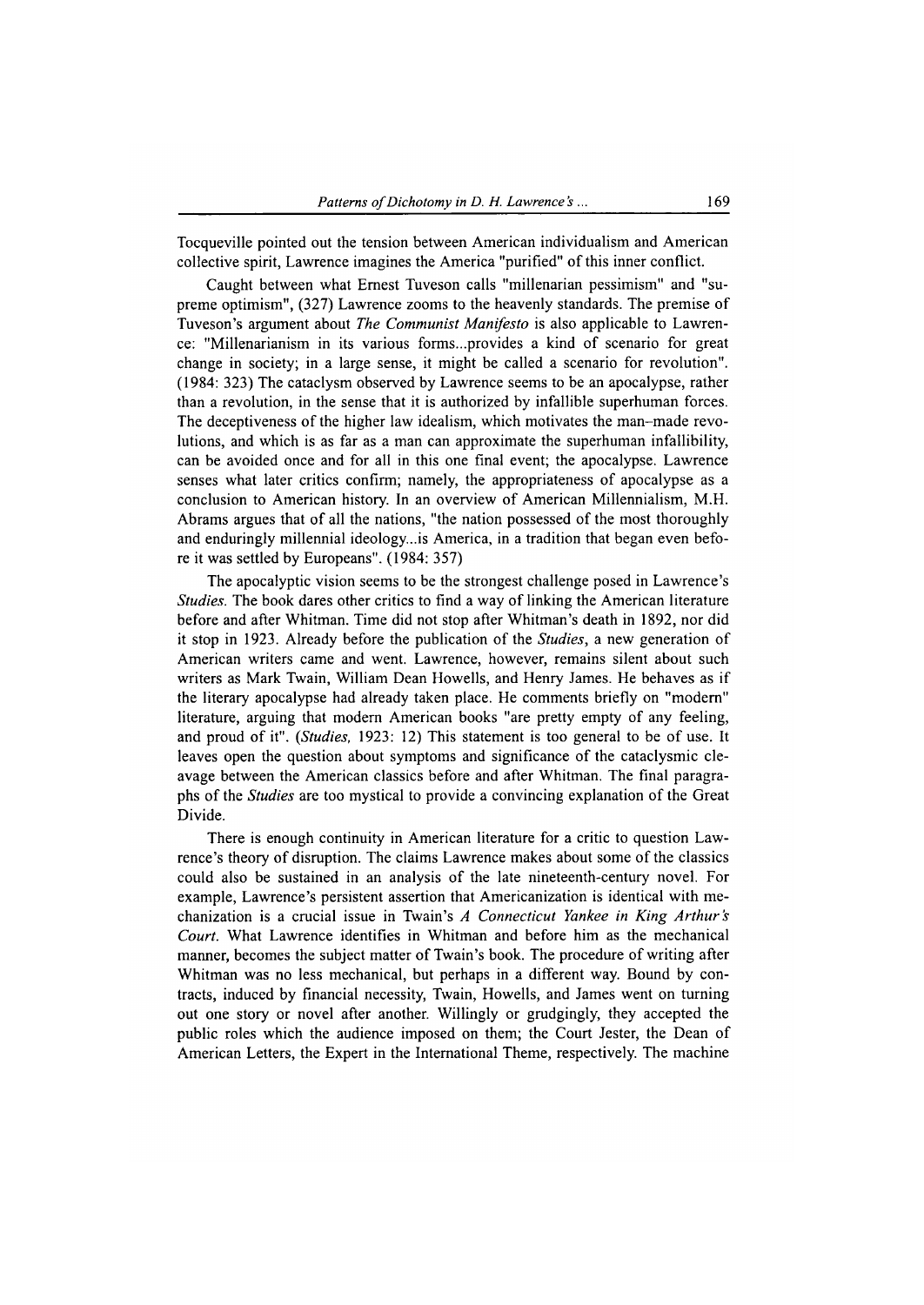of literature became so sophisticated and produced books at such a rate that writers felt compelled to delegate some of the mechanics of writing to others; they took to dictating, bought typewriters, hired secretaries and literary agents.

Lawrence may have been right in envisioning the post-Whitmanian American literature as "purified of myself'. Despite the popular belief that autobiography has been since the pre-Revolutionary times the typical American genre, it may well be true that by the end of the nineteenth century, the genre ceased to be the last resort, especially to white men. Many of the American classics discussed in the *Studies* are first-person narratives. Nevertheless, only some of them are, strictly speaking, autobiographic, and even fewer are simultaneous celebrations of the self and of the country. Twain employed the first-person singular in *The Adventures of Huckleberry Finn* to enhance its regional authenticity. Howells and James, however, avoided striking the autobiographic note in their fiction. Although all three major American "realists" wrote auto-biographies, the pursuit of this genre did not become their chief claim to renown. The impulse to serve as architects of "the House of America" (Sayre, 1980: 168) while reconstructing their own lives was beyond them. Out of the four leading American autobiographers whom Sayre places on the points of the compass; East - Benjamin Franklin, South - Frederick Douglas, West - Walt Whitman, and North - Henry Adams  $(161-8)$ , only Adams crossed the threshold of the twentieth century. Sayre proves the vitality of these four models, but not the vitality of the genre.

It is not clear at the end of the *Studies* in what sense the new American literature is "purified of merging". Nevertheless, the implied idea of boundaries is appealing. The awareness of boundaries and the necessity to cross them may well have shaped American mentality and become particularly strong after Whitman. The racial and gender identity, as well as the literary status of such writers as Twain, Howells and James did not differ from the condition of the authors discussed in Lawrence's *Studies.* The old masters and the new were all white male canonical authors. It may be true, however, that Twain, Howells and James were to a greater extent than their predecessors involved in bridging the gaps between England and America, fiction and criticism, the lowbrow and the highbrow, the child and the adult. They probably had a greater awareness of the boundaries, and the greater urge to cross them than the earlier writers.

By the time Twain and James began writing, the opposition of England and America had lost its political urgency. It remained, however, an abstract challenge to the American mind; to Twain, who emphasized the boundary, and ended up confused; and to James, who confused the countries, even though he chose England so emphatically. Twain's professed anti-intellectualism strongly flavored his relatively rare attempts at literary criticism, as for example in the "No trespassing" sign addressed to critics on the first page of *The Adventures of Huckleberry Finn*. Both Howells and James, however, had to negotiate the coexistence of their two roles; that of the fiction writer and that of the critic. Even James, who had the reputation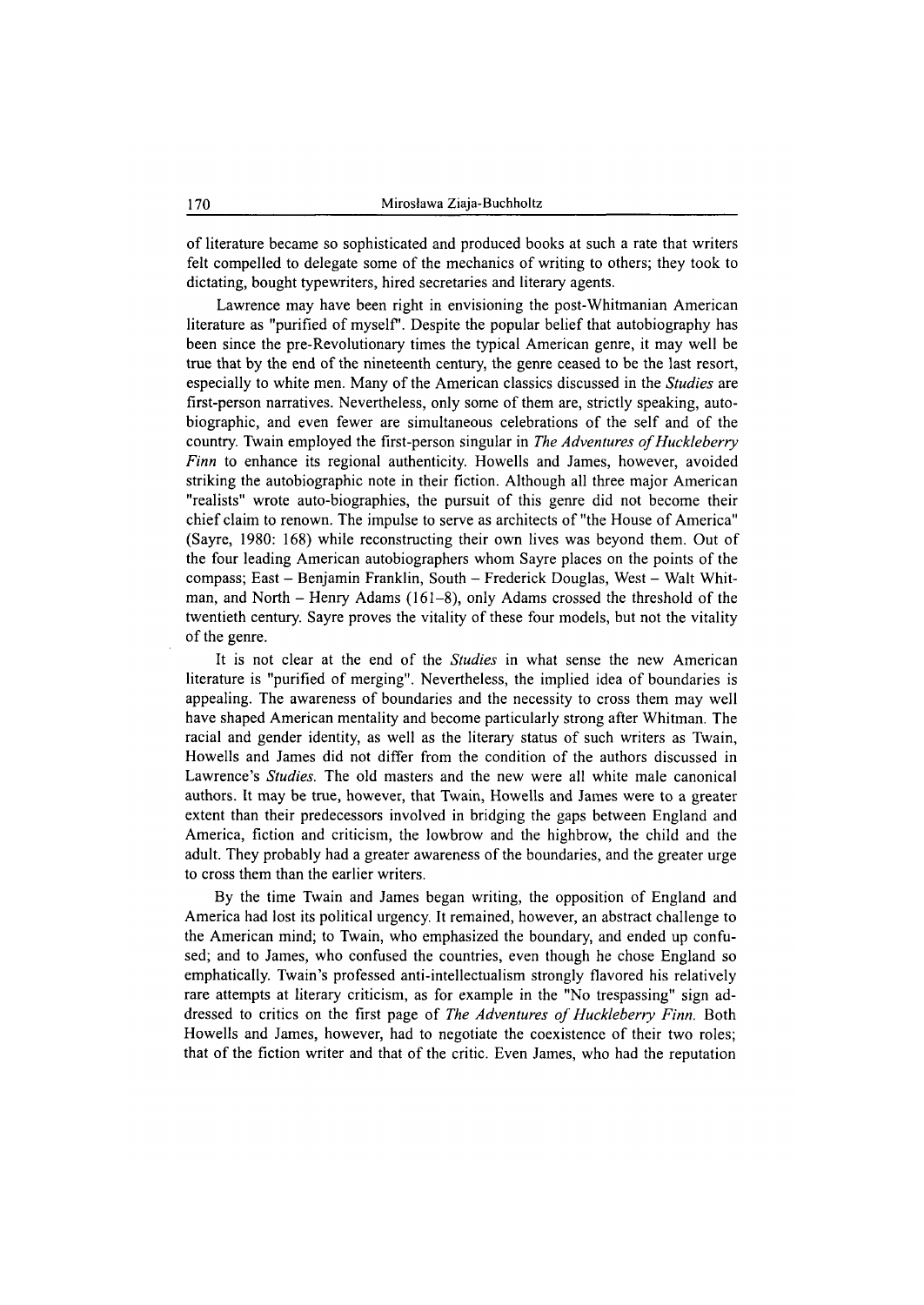of a "high" author, accepted the lowbrow literary tradition, and ventured to elevate the lowbrow entertainment, called novel, to the status the epic had once enjoyed. The "new" masters all wrote about children, although Twain was the only one of them to address some of his books to the young readers. Both Twain and James created not only memorable portraits of children, but also gender models; the American boy and the American girl, respectively.

#### **V. Final remarks**

Even though Lawrence ousted Twain, Howells and James from his *Studies,* the oppositions signaled in his essays are useful as criteria in approaching American literature after Whitman. The reader may focus on the basic dichotomies, as it has been done in this paper, or else savor Lawrence's discovery of the chaotic nature of American literature. The book contains both light and smoke, sound reasoning and prophetic mumbo jumbo. Its inconsistencies, however, are not merely Lawrence's fault. They are at least in part due to the resistance of the literary material; to the phantom presence of the loose ends (such as the Indian prehistory) and internal contradictions (e.g. "myself" and "merging") in American literature.

#### **REFERENCES**

**Abrams, M.H. 1984. "Apocalypse: Theme and Variations".** *The Apocalypse in English Renaissance Thought and Literature. Patterns, Antecedents and Repercussions.* **Eds. C. A. Patrides and Joseph Wittreich. Ithaca: Cornell University Press.**

**Arnold, Armin. 1959.** *D. H. Lawrence and America.* **New York: Philosophical Library.**

**Bakhtin, Mikhail. 1981.** *The Dialogic Imagination.* **Austin: University of Texas Press.**

**Delany, Paul. 1978.** *D.H. Lawrence's Nightmare. The Writer and his Circle in the Years o f the Great War.* **New York: Basic Books.**

**Draper, R. P., ed. 1970.** *D. H. Lawrence. The Critical Heritage.* **London: Routledge and Regan Paul.**

**Fiedler, Leslie A. 1960.** *Love and Death in the American Novel.* **New York: Criterion Books.**

Franklin, Benjamin. [1791] 1964. *The Autobiography of BenjaminFranklin*. Eds. Le**onard W. Labaree, Ralph L. Ketcham, Helen C. Boatfield, and Helene H. Fineman. New Haven: Yale University Press.**

Lawrence, D.H. 1984. *The Letters of D. H. Lawrence*. Eds. James Boulton and Andrew **Robertson, vol. 5, 1924-1927. Cambridge: Cambridge University Press.**

**-------. [1936] 1961.** *Phoenix. The Posthumous Papers o f D. H. Lawrence.* **Ed. Edward D. McDonald. London: Heinemann.**

**------ . [1923] 1951.** *Studies in Classic American Literature.* **Garden City: Doubleday.**